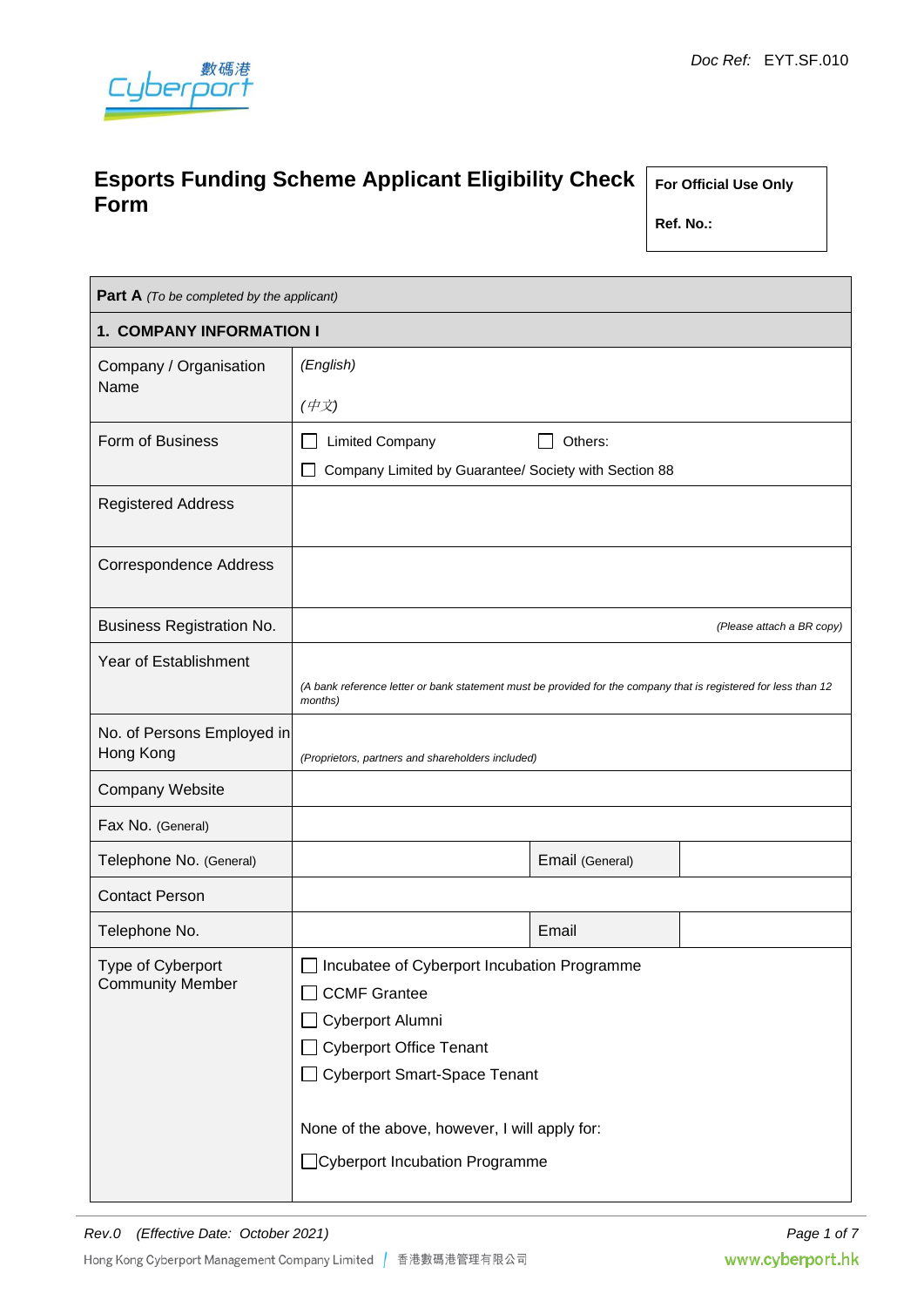

| <b>Part A</b> (To be completed by the applicant)                                                                           |                                                 |  |  |
|----------------------------------------------------------------------------------------------------------------------------|-------------------------------------------------|--|--|
| <b>1. COMPANY INFORMATION I</b>                                                                                            |                                                 |  |  |
|                                                                                                                            | Cyberport Creative Micro Fund (CCMF)            |  |  |
|                                                                                                                            | Cyberport office space tenancy                  |  |  |
|                                                                                                                            | <b>Cyberport Smart-Space tenancy</b>            |  |  |
|                                                                                                                            | (□ Office Room   □ Workstation   □ Flexi-Space) |  |  |
| Incubation/ tenancy period                                                                                                 | From (dd/mm/yyyy)                               |  |  |
|                                                                                                                            | To (dd/mm/yyyy)                                 |  |  |
| Please attach the incubation/ tenancy contract/ lease application form of the applicant company as supporting<br>document. |                                                 |  |  |

| <b>2. COMPANY INFORMATION II</b>                                 |                                                                                              |  |
|------------------------------------------------------------------|----------------------------------------------------------------------------------------------|--|
| Description of Major<br><b>Business Area</b>                     |                                                                                              |  |
|                                                                  | (Please attach a list of previous e-sports references, i.e. reports, news clippings, awards) |  |
| Does the company belongs to                                      | Training and education institution, professional academy                                     |  |
| one of / a combination of the<br>following categories of esports | Industry association, trade association, chamber                                             |  |
| industry practitioner?                                           | Game publisher/game licensor                                                                 |  |
| (Choose all that apply)                                          | Gaming software development                                                                  |  |
|                                                                  | Hardware/peripherals manufacturer                                                            |  |
|                                                                  | On-spot/online gaming competition/tournament organisation                                    |  |
|                                                                  | Media platform/broadcaster of esports related content                                        |  |
|                                                                  | Gaming technologies application/research and development                                     |  |
|                                                                  | Gaming event production                                                                      |  |
|                                                                  | Esports team/talent management                                                               |  |
|                                                                  | Other (please specify):                                                                      |  |
| Which Esports Industry                                           | Esports IFS - Competition & Event                                                            |  |
| Facilitation Scheme (IFS)<br>would you apply?                    | □ Esports IFS-Exchange and Development Outside Hong Kong                                     |  |
| (Choose all that apply)                                          | Esports IFS - Talent Cultivation and Training                                                |  |
|                                                                  | <b>Esports Internship Scheme</b>                                                             |  |
|                                                                  |                                                                                              |  |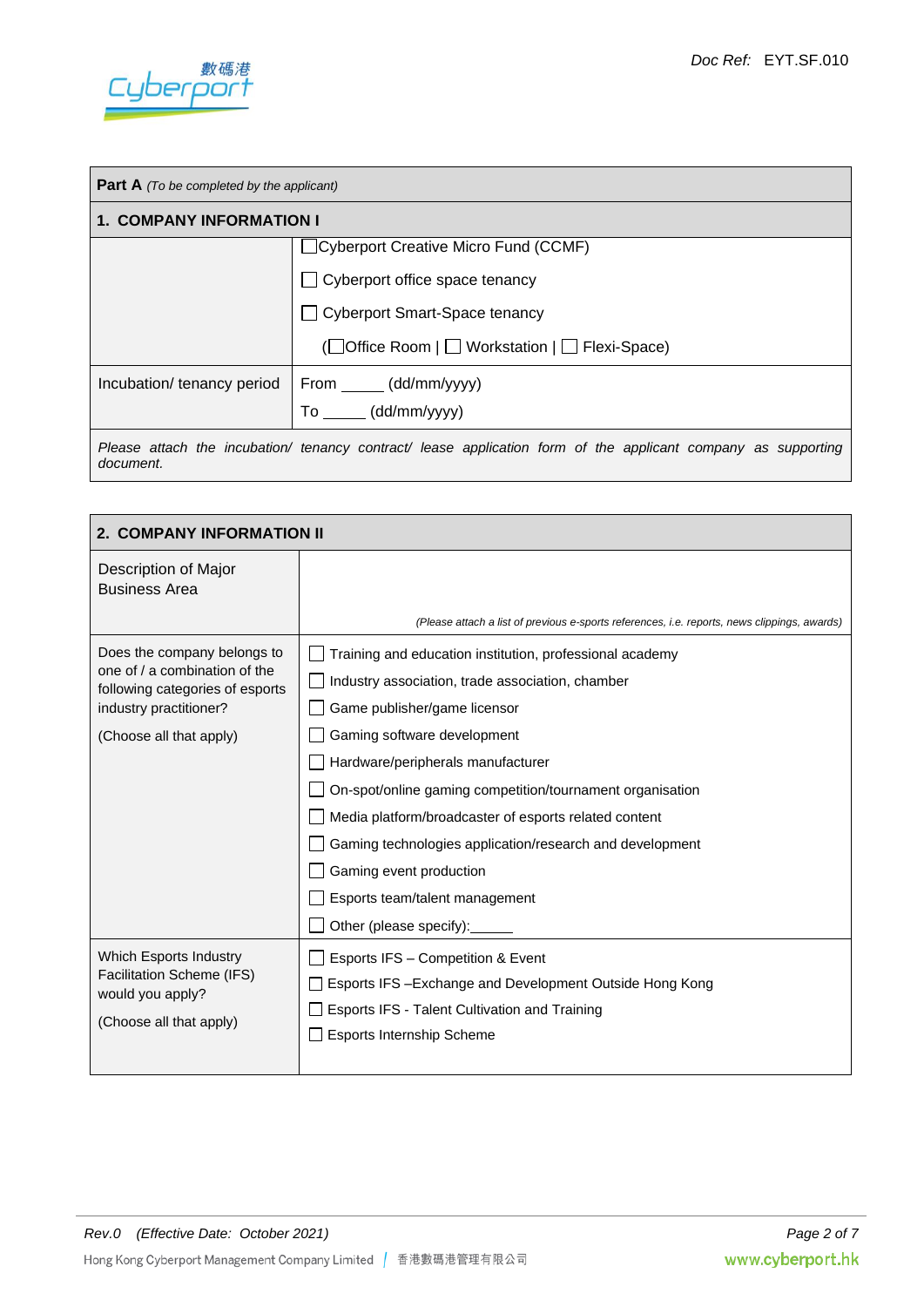

| <b>3. COMPANY INFORMATION III</b>                                                                                                                                                                                                                                         |                                      |                                                                    |     |  |                              |
|---------------------------------------------------------------------------------------------------------------------------------------------------------------------------------------------------------------------------------------------------------------------------|--------------------------------------|--------------------------------------------------------------------|-----|--|------------------------------|
| 3.1 You have read Cyberport Esports Industry Facilitation<br>Yes<br>Scheme & Esports Internship Scheme Guides and Notes for<br>the applicants (EYT.RF.010/020/030/040) before submit the<br>application.                                                                  |                                      |                                                                    |     |  | No                           |
| 3.2 Have you received any grant or funding from Cyberport<br>Yes<br>EIFS/EIS in the past 18 months? If "Yes", please list out the<br>details in Section 3.2.1 below.                                                                                                      |                                      |                                                                    |     |  | <b>No</b>                    |
| 3.2.1                                                                                                                                                                                                                                                                     |                                      |                                                                    |     |  |                              |
| Name of Scheme (e.g.<br>EIFS - Competition and<br>Event):                                                                                                                                                                                                                 | Year of Intake (e.g. May<br>$2019$ : | Name of approved<br>Projects/Events or No. of<br>Interns approved: |     |  | <b>Total Amount Granted:</b> |
| 3.3 Is your proposed project/events applying for or receiving<br>Yes<br>No<br>any grant or funding from any publicly and/or privately-<br>funded organizations or programmes in the coming 18<br>months? If "Yes", plesase list out in details in Section 3.3.1<br>below. |                                      |                                                                    |     |  |                              |
| 3.3.1                                                                                                                                                                                                                                                                     |                                      |                                                                    |     |  |                              |
| Name of Scheme (e.g.<br>EIFS - Competition and<br>Event):                                                                                                                                                                                                                 | Year of Intake (e.g. May<br>$2019$ : | Name of approved<br>Projects/Events or No. of<br>Interns approved: |     |  | <b>Total Amount Granted:</b> |
|                                                                                                                                                                                                                                                                           |                                      |                                                                    |     |  |                              |
| 3.4 Please state whether your application is a re-submission<br>of a previously-submitted application to the scheme of<br>Cyberport.                                                                                                                                      |                                      |                                                                    | Yes |  | No                           |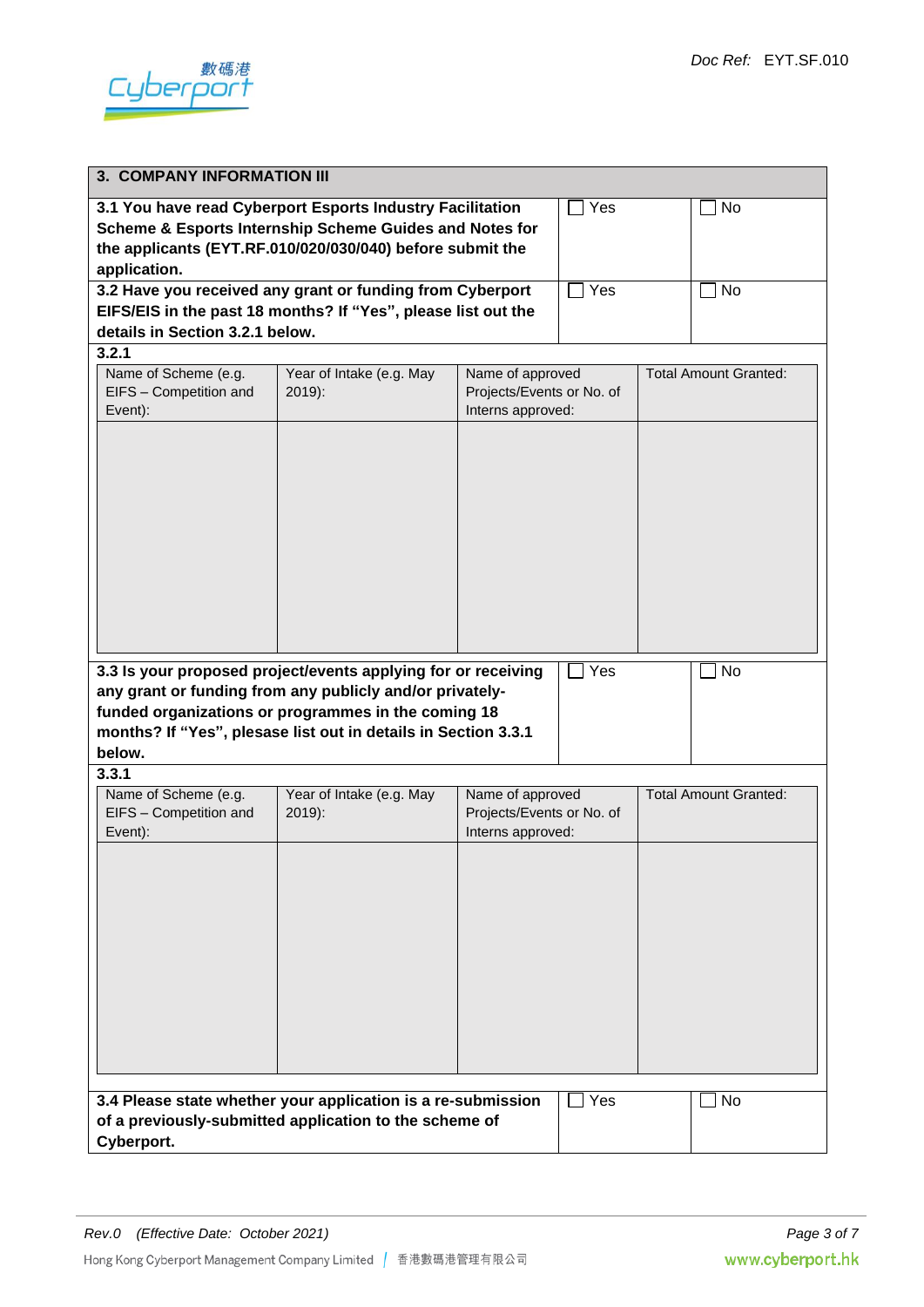

|              | <b>4. CONFLICT OF INTEREST</b>                                                                                                                |                                                                                                                                                                                   |  |
|--------------|-----------------------------------------------------------------------------------------------------------------------------------------------|-----------------------------------------------------------------------------------------------------------------------------------------------------------------------------------|--|
| a)           | Are the owner(s) or principals of the Company also HKCMCL directors / advisory committee members<br>/ employees?                              |                                                                                                                                                                                   |  |
|              | No<br>$\Box$                                                                                                                                  | $\Box$ Yes (Please provide the information below)                                                                                                                                 |  |
| b)           |                                                                                                                                               | Are the owner(s) or principals of the Company related to a HKCMCL director / advisory committee<br>member / employee, either as a spouse, domestic partner or immediate relative? |  |
|              | No<br>П                                                                                                                                       | Yes                                                                                                                                                                               |  |
|              |                                                                                                                                               | Who are they related to? _____                                                                                                                                                    |  |
|              |                                                                                                                                               | How are they related? _____                                                                                                                                                       |  |
| $\mathsf{c}$ |                                                                                                                                               | Is any employee of the Company also a HKCMCL director / advisory committee member / employee?                                                                                     |  |
|              | $\Box$ No                                                                                                                                     | Yes (Please provide the information below)                                                                                                                                        |  |
|              |                                                                                                                                               |                                                                                                                                                                                   |  |
| d)           | employee?                                                                                                                                     | Is any employee of the Company a former HKCMCL director / advisory committee member /                                                                                             |  |
|              | $\Box$ No                                                                                                                                     | Yes (Please provide the information below)                                                                                                                                        |  |
|              |                                                                                                                                               |                                                                                                                                                                                   |  |
| e)           | Are you aware of any existing relationships or situations that might create the potential for an actual or<br>perceived conflict of interest? |                                                                                                                                                                                   |  |
|              | No<br>ΙI                                                                                                                                      | Yes (Please provide the information below)                                                                                                                                        |  |
|              |                                                                                                                                               |                                                                                                                                                                                   |  |

# **5. PERSONAL INFORMATION COLLECTION STATEMENT**

This Personal Information Collection Statement of Hong Kong Cyberport Management Company Limited ("us" or "we") applies to the personal data collected in this Cyberport Esports Industry Facilitation Scheme and Esports Internship Scheme ("Personal Data").

# **Purpose and Use of Your Data**

The Personal Data will be used for one or more of the following purposes:

- processing your application;
- communicating with you if we have any/or question and update about yourapplication;
- providing updates, services, products, facilities or activities and matters relating to our administration, management, operation and maintenance;
- designing, reviewing, evaluating and enhancing our services, products, facilities or activities (including conducting research, survey and analysis for those purposes);
- direct marketing (please see "Direct Marketing" section below); and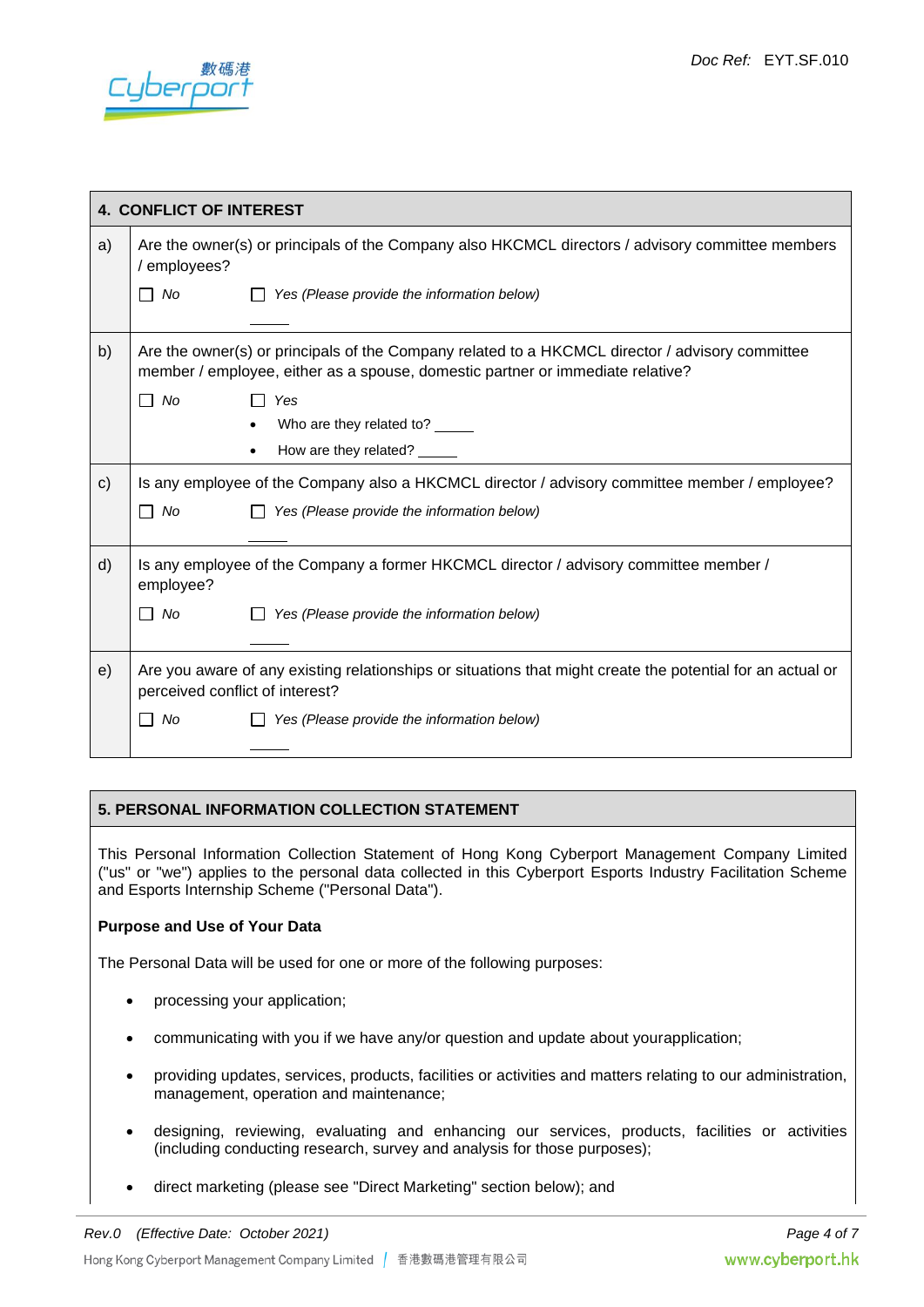

handling complaints, legal, safety and security purposes.

It is mandatory to provide the requested personal data, or we will not be able to process your application.

#### **Transfer of Your Data**

Your Data will not generally be disclosed or transferred to any other party in a form that would identify you, except in the following circumstances:

- If we use third party suppliers or service providers who provide services to support our business operation or facilitate provision of our services, products, facilities or activities, we may provide Your Data to these suppliers or service providers.
- We may disclose Your Data to any governmental or law enforcement agency, judicial body or regulatory authority to whom we are required to make disclosure according to any law, regulation, court order, direction, code or guideline.
- In addition, Your Data may be accessed by, disclosed or transferred to any person under a duty of confidentiality to us (including our accountants, auditors, legal advisers or other professional advisers) for the purposes described in the "Purpose and Use of Your Data" section above.

As the parties mentioned above may be located outside Hong Kong, Your Data may be transferred out of Hong Kong.

#### **Direct Marketing**

In connection with direct marketing, we intend to use your name and email address tonmarket and promote the services, products, facilities, activities, contests, conferences, lucky draws, events and promotional campaigns from time to time available relating to us or "Cyberport", or shops or merchants or hotel in the "Cyberport" or offered or hosted at "Cyberport" (including consumer goods, food and beverages, books and stationery, children goods and services, fashion and accessories, optical products, watches, jewellery, luxurious goods, personal care, health and beauty products and services, furniture and lifestyle goods, home furnishing and appliances, florists, sports gear and products, electronic products and appliances, banking and financial services, cinemas and theatres, cultural, entertainment facilities and activities, charity activities, leisure activities and performances, gift redemptions and car parking facilities) "Cyberport" means the community or development located at Telegraph Bay, Pokfulam including its offices, centres and arcade.

We cannot use Your Data for direct marketing unless we have received your consent or indication of no objection. You may contact us via the contact information provided in our direct marketing materials to opt out from direct marketing at any time.

# **Our Privacy Policy and Practices**

Please see our Privacy Policy Statement at http://www.cyberport.hk/en/privacy policy for our general policy and practices in respect of our collection and use of personal data.

# **Access to and Correction of Your Data**

You have the right to request access to, and correction of, Your Data held by us. We may charge a reasonable fee for administering and processing your data access request. If you need to check whether we hold Your Data or if you wish to have access to, correct any of Your Data which is inaccurate, please write via mail to Level 6, Cyberport 2, 100 Cyberport Road, Hong Kong.

This Statement is written in the English language and may be translated into other languages. In the event of any inconsistency between the English version and the translated version of this Statement, the English version shall prevail.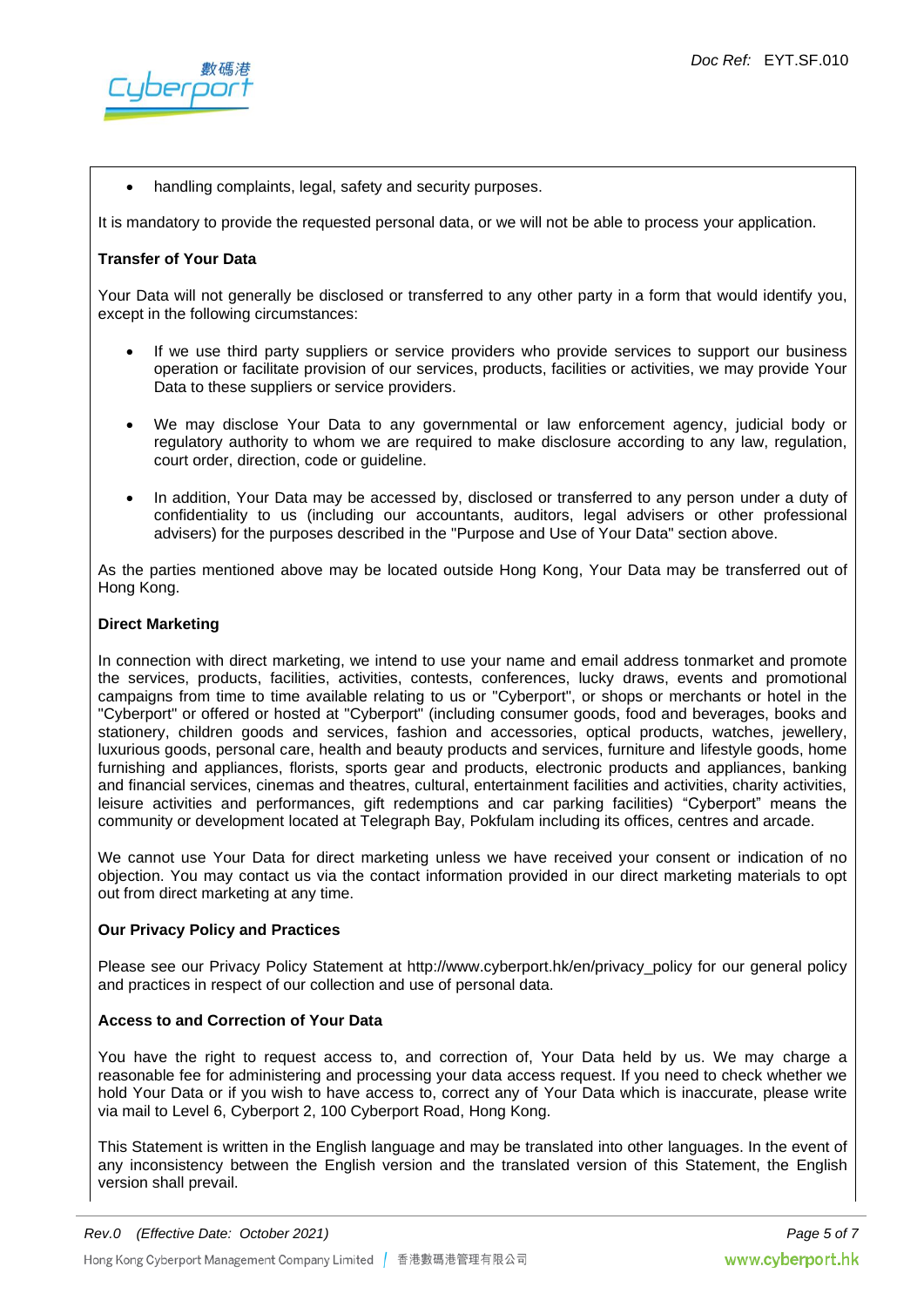

# **6. DECLARATION**

I certify that all submitted information is true, complete and accurate. In the event that any information is found untrue, incomplete or inaccurate in future, Cyberport reserves the right to revoke its approval of any application, withdraw any grant approved, requests for refund of any payment already made, and subject the case to legal proceedings. I agree that all submitted information will be used and/or disclosed by Cyberport to relevant parties to process the application, to conduct research and survey, and if the application is successful, to monitor the project, to exercise its rights and powers in relation to the project, and for other related purposes.

| <b>Printed Name:</b>                  | Tel:   |
|---------------------------------------|--------|
| Position:                             | Email: |
|                                       |        |
|                                       |        |
| Company Chop and authorised signature | Date:  |

| 7. Mandatory Supporting Document Checklist |                                                                                                               |                |  |
|--------------------------------------------|---------------------------------------------------------------------------------------------------------------|----------------|--|
|                                            | Have you:                                                                                                     |                |  |
| a)                                         | attached a BR copy/ CI / Section 88 proof                                                                     |                |  |
| b)                                         | attached a NNC1 (Apply to all EIFS – Competition and Event applicants)                                        | $\mathbb{R}^n$ |  |
| C)                                         | attached a bank reference letter/copy of bank statement ? (Valid for at least 3 months from application date) |                |  |
| d)                                         | attached a list of previous e-sports references (i.e. reports, news clippings, awards)?                       |                |  |
| e)                                         | completed all questions in Parts 1 to 4 and signed in Part 6 above?                                           |                |  |

# Please return this form and all necessary supporting documents to HKCMCL by email.

To : Esports and Youth Team, Cyberport Email: e-sport[s@cyberport.hk](mailto:s@cyberport.hk)